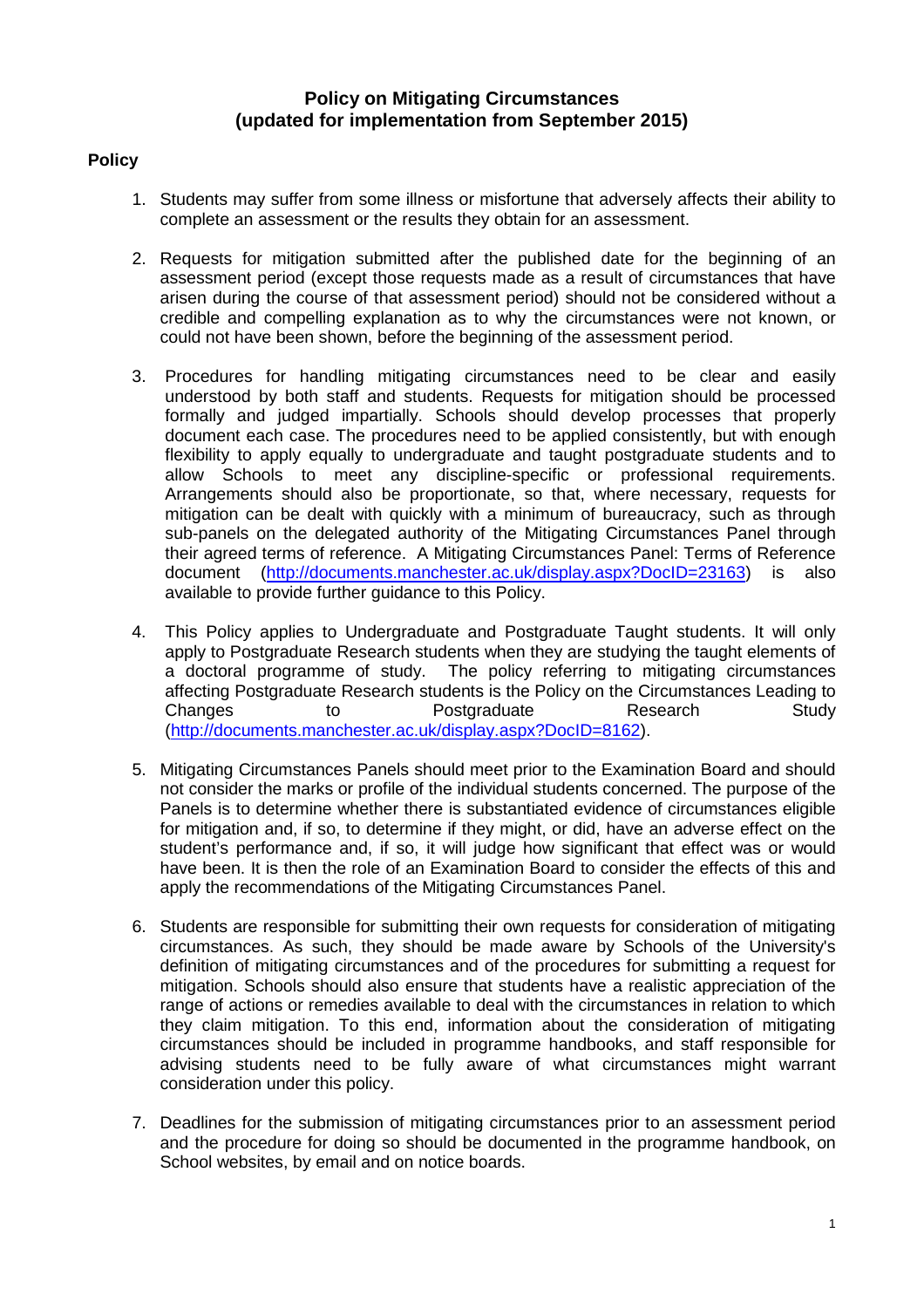- 8. Mitigating circumstances are considered in three stages. The first stage, dealt with by Schools and Faculties, identifies all the cases that were received after the published date for the beginning of an assessment period. If there is no credible and compelling explanation for mitigating circumstances not being submitted prior to the published date for the beginning of an assessment period, these students should be advised that their claims cannot be considered and be referred to this policy and the section in their programme handbook which refers to the submission of mitigating circumstances. The second stage will establish whether those cases received and which have passed the first stage have sufficient grounds for mitigation (see Paragraph 21), and, if they have, the final stage determines what mitigation should be applied to the outcomes of the students' assessments (see Paragraph 22 onwards).
- 9. The second and final stages are the responsibility of academic staff who make up the Mitigating Circumstances Panel and Examination Board but, subject to this, Schools should designate a member of administrative staff to take overall responsibility for handling mitigating circumstances cases. Duties would include making information available to staff and to students, observing the deadlines for submission, advising students and academic colleagues, receiving submissions and servicing the School Mitigating Circumstances Panel (see Handling Requests for Mitigation, paragraph 15). Mitigating circumstances should be dealt with on a School-wide basis to facilitate consistent and equitable treatment, but it may be appropriate to deal with undergraduates and taught postgraduates separately.
- 10. Where reasonably possible, accepted mitigating circumstances should be handled by flexibility in the arrangements for assessment, *e.g.,* by extending a coursework deadline (including an extension of time to submit a dissertation as governed by Regulations), rescheduling a presentation, setting a special examination paper, or allowing an examination to be sat outside the normal examination period. Such arrangements are often convenient for the School and the student alike, but are always at the discretion of the School: students have no automatic right to individual assessment. In the interests of speed and efficiency, Schools should agree guidelines for standard arrangements like these to be handled as administrative matters outside the full procedure described below, but subject to the same principles in order to ensure consistent treatment of students e.g. through the use of sub-panels.

## **Grounds for mitigation**

- 11. Grounds for mitigation are unforeseeable or unpreventable circumstances that could have, or did have, a significant adverse effect on the academic performance of a student. Possible mitigating circumstances include:
	- significant illness or injury;
	- the death or critical/significant illness of a close family member/dependant;
	- significant family crises or major financial problems leading to acute stress; and
	- absence for public service *e.g.*, jury service.

12. Circumstances that will not normally be regarded as grounds for mitigation include:

- holidays, moving house and events that were planned or could reasonably have been expected;
- assessments that are scheduled close together;
- misreading the timetable or misunderstanding the requirements for assessments;
- inadequate planning and time management;
- failure, loss or theft of a computer or printer that prevents submission of work on time; students should back up work regularly and not leave completion so late that they cannot find another computer or printer;
- consequences of paid employment (except in some special cases for part-time students);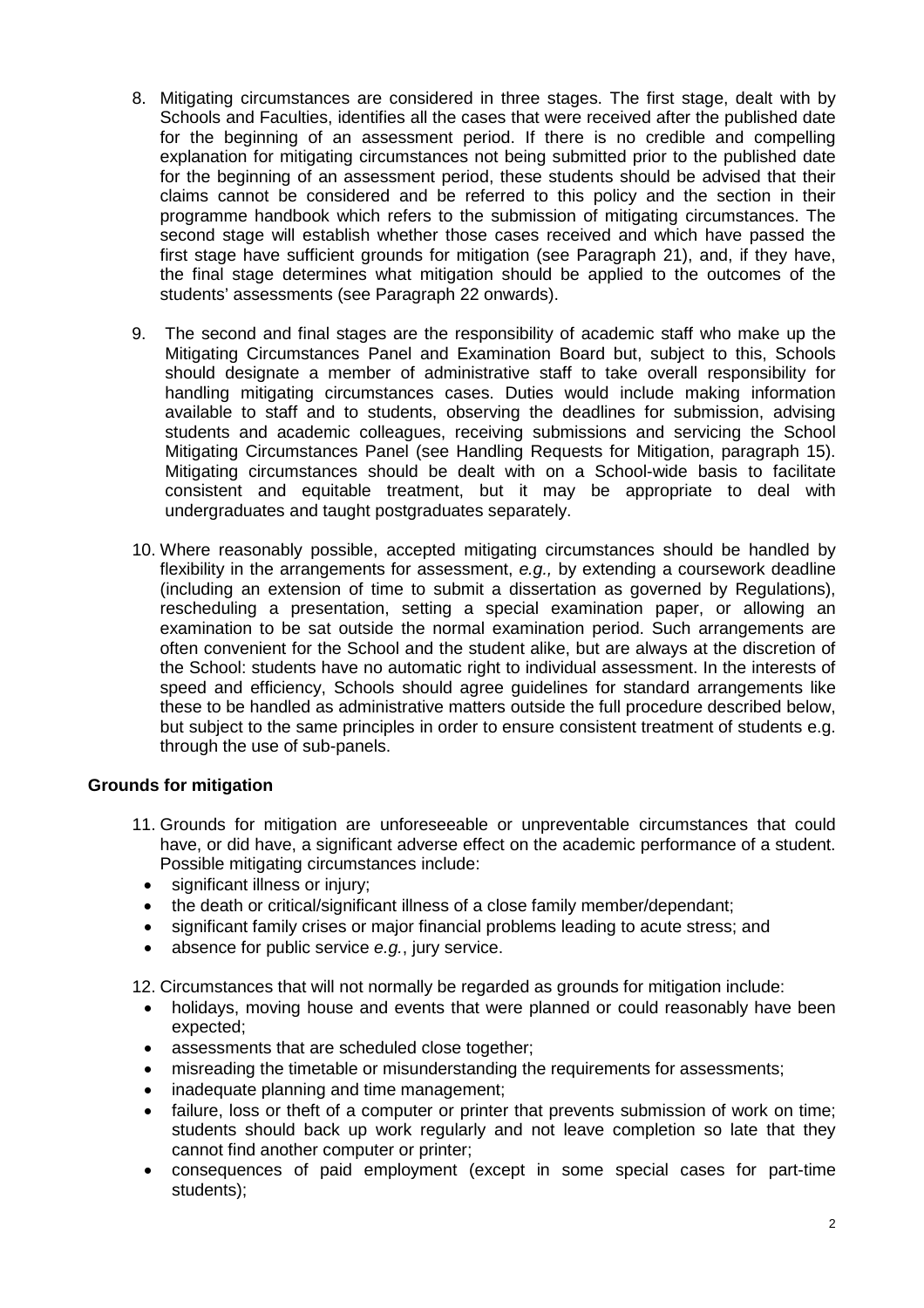- exam stress or panic attacks not diagnosed as illness or supported by medical evidence; and
- disruption in an examination room during the course of an assessment which has not been recorded by the invigilators.
- 13. Events may arise during pregnancy that may constitute mitigating circumstances, and these need to be judged on an individual basis. Note that U.K. legislation does not allow a woman to work in the first two weeks following the birth.
- 14. Absence from the University during a semester for any period of no more than five consecutive working days will not normally be regarded as grounds for mitigation.

#### **Handling requests for mitigation**

- 15. It is the sole responsibility of the student to submit a request for consideration of mitigating circumstances according to the published procedures and deadlines. Students may wish to consult the Basic Guide to Mitigating Circumstances<br>(http://documents.manchester.ac.uk/display.aspx?DocID=23886). Prompt submission [\(http://documents.manchester.ac.uk/display.aspx?DocID=23886\)](http://documents.manchester.ac.uk/display.aspx?DocID=23886). makes it easier, for example, to offer flexibility in the arrangements for assessment as envisaged under Paragraph 10 of this Policy. All requests for consideration of mitigation by the Mitigating Circumstances Panel should be submitted by the student on a<br>University Motification of Mitigation Circumstances Form University Notification of Mitigation Circumstances Form [\(http://documents.manchester.ac.uk/DocuInfo.aspx?DocID=23160\)](http://documents.manchester.ac.uk/DocuInfo.aspx?DocID=23160) *via* an electronic method or in hard copy to their School. It should be noted that some Schools have their own versions of the form or system for submission so students should check (e.g. in programme handbooks or their School intranet) regarding the version and format of the form that needs to be completed.
- 16. Requests for mitigation submitted after the published date for the beginning of an assessment period (except as a result of circumstances that have arisen during the course of that assessment period which should be submitted within one working day of the end of that assessment period) will not be considered without a credible and compelling explanation as to why the circumstances were not, or could not, have been shown before the beginning of the assessment period. Requests submitted as a result of circumstances that arose during that course of assessment should be submitted in time for the relevant meeting of the Examination Board if possible, or for subsequent Chair's action on behalf of the Examination Board (subject to consultation with the External Examiners). Not informing the University of circumstances due to personal feelings, e.g., shame, embarrassment and pride, or having concerns over the confidential treatment of requests for mitigation, are not considered to be credible and compelling explanations as to why the circumstances could not be made known or shown before the beginning of the assessment period. Students are advised to consult Mitigating Circumstances: Guidance for Students which directs them to seek advice and support before and whilst submitting a request for mitigation.
- 17. Requests should normally be accompanied by appropriate, independent, third-party supporting or collaborative documentation, which will be subject to verification (see Basic Guide to Mitigating Circumstances, paragraph 10 of the Mitigating Circumstances Panels: Terms of Reference Appendix 1, or seek advice from the relevant School). If the information, and details of the mitigating circumstances, are considered to be highly confidential, students should submit these in a sealed envelope attached to the Notification of Mitigating Circumstances Form, together with the supporting documentary evidence. Mitigating Circumstances Panels should have due regard for the confidentiality of any application they receive.
- 18. A specifically constituted Mitigating Circumstances Panel will deal with requests for consideration of mitigating circumstances. Its membership will be taken from and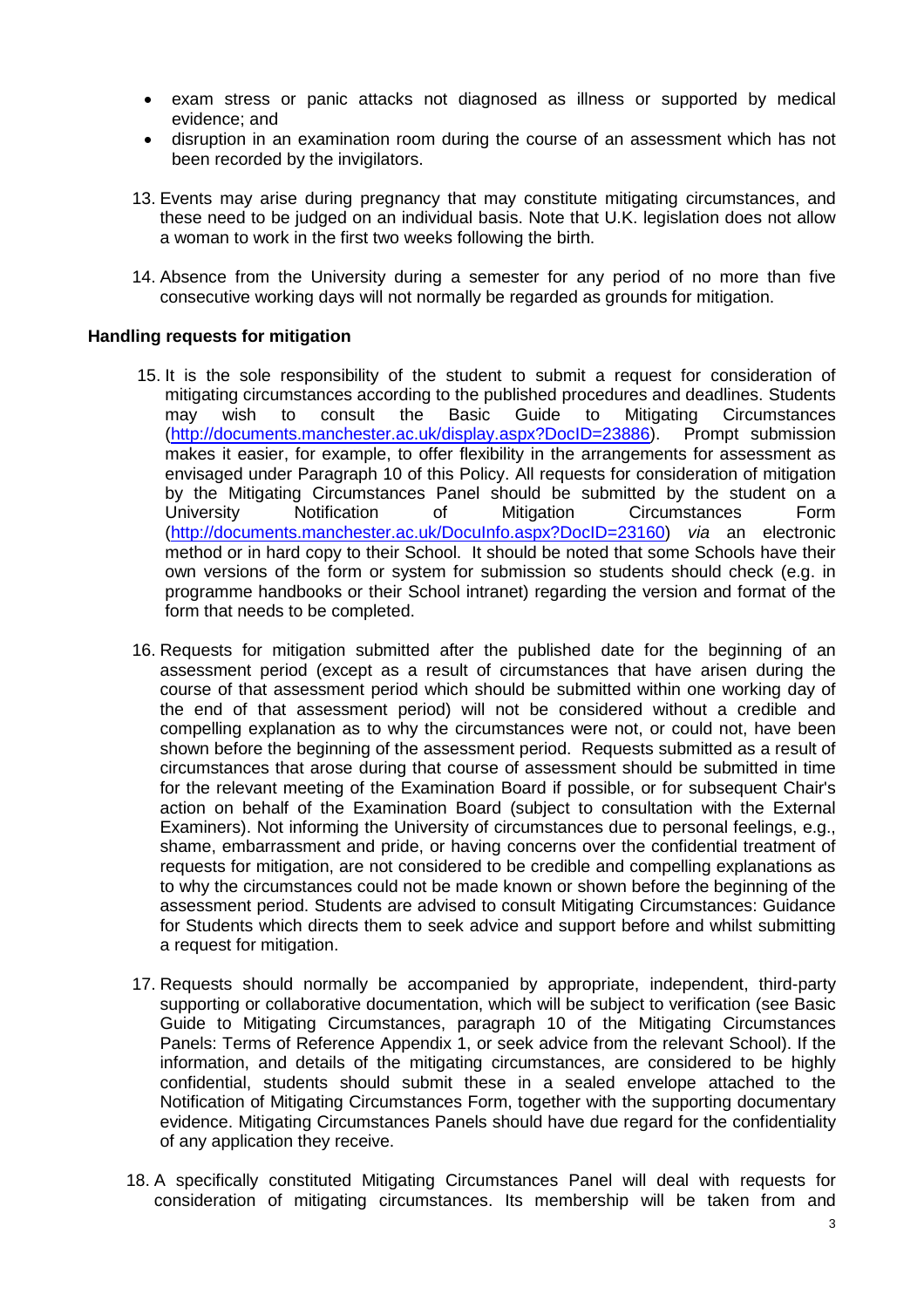approved by the Examination Board; it will be chaired by a member of the Board and serviced by the member of administrative staff responsible for dealing with mitigating circumstances, plus others as necessary. In the Faculty of Medical and Human Sciences, Progress Committees may act in this way and fulfill the same role as a Mitigating Circumstances Panel. In large Schools, it may be appropriate for sub-panels, with appropriate academic input and approval from Mitigating Circumstances Panels, to handle different groups of programmes separately. Mitigating Circumstances Panels should ensure that decisions are consistent across the School. Panels will operate by considering documentary evidence, and students are not required to attend meetings. Panels may at their discretion consult with University support services where a student has indicated that he/she is receiving support and has consented to the Panel making contact. In regards to any requests for mitigation that mention disability support, lack of disability support or the impact of a disability, these should be referred to the Disability Support Office for confirmation of the individual circumstances and veracity of information provided before consideration by the Panel (see paragraph 8 of the Mitigating Circumstances: Terms of Reference Appendix 1). Since Panels will operate under delegated powers from the Examination Board (as defined under the Panel terms of reference), their decisions will not normally be subject to review unless some procedural irregularity has occurred. Students have no right of appeal against the decision of a Mitigating Circumstances Panel, although they can appeal against the final decision of an Examination Board, or equivalent body, under Regulation XIX (Academic Appeals Procedure) equivalent body, under Regulation XIX (Academic Appeals Procedure) [\(http://documents.manchester.ac.uk/DocuInfo.aspx?DocID=1872\)](http://documents.manchester.ac.uk/DocuInfo.aspx?DocID=1872), if appropriate.

- 19. Mitigating Circumstances Panels are reasonably expected to be convened for each significant assessment period, at a minimum of three per academic year (Semester One, Semester Two, Resit Period). Mitigating Circumstances Panels (and Examination Boards as necessary to fulfil the requirements of this policy) should maintain a written record of the minutes from their meetings, which Schools are able to report on and which are held by Schools in accordance with the University's Records Retention Schedule.
- 20. Arrangements for dealing with mitigating circumstances should be coordinated with procedures for related student matters including disability support and the certification of ill health, e.g., as under Regulation XX, Monitoring Attendance and Wellbeing of Students [\(http://documents.manchester.ac.uk/DocuInfo.aspx?DocID=1895\)](http://documents.manchester.ac.uk/DocuInfo.aspx?DocID=1895) (for which specific procedures should be outlined locally in programme handbooks).

## **Accepting mitigation**

21. The Mitigating Circumstances Panel will determine whether there is substantiated evidence of circumstances eligible for mitigation. It will then decide whether the circumstances will have had or could have had an adverse effect on the student's performance, and, if so, it will judge how significant the effect was likely to have been. If the Mitigating Circumstances Panel judges that the effect was or would have been significant, the mitigation request will be accepted. Mitigation requests may be accepted for a specific assessment, or more general impairment over a number of assessments, or for both.

## **Applying mitigation**

22. If a mitigation request is accepted, then the Examination Board will determine how to apply it, given the student's assessment results. Where a preliminary internal meeting of the Examination Board is held to review the results before they are sent to External Examiners, that meeting may conveniently be used for applying mitigation. Otherwise, the whole Board may meet, with or without External Examiners, or it may delegate the task to a sub-group of the Board. Whatever arrangements are adopted, they should be clearly defined in advance and acceptable to the External Examiners.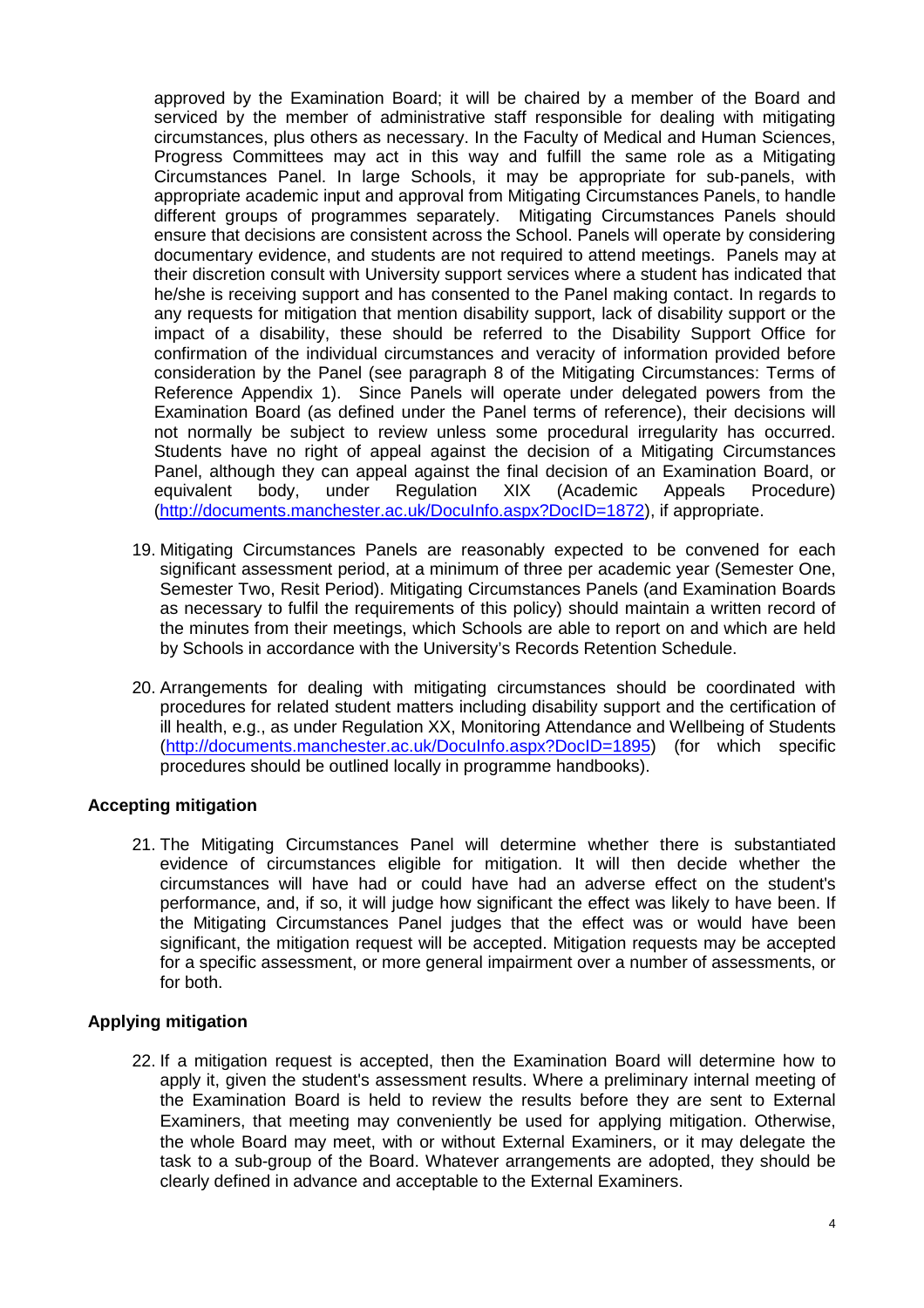- 23. For each case, the Examination Board will start from the available assessment results and the assessment outcome that they imply. It will receive a recommendation on mitigation from the Chair of the Mitigating Circumstances Panel, who will convey the Panel's view of the severity of the impairment suffered by the student. Students will not be granted mitigation more than once for any one assessment. However, a student may be granted specific mitigation (*e.g*., for an illness or operation that prevents completion of an assessment) as well as more general mitigation (*e.g.,* because of prior symptoms or after-effects).
- 24. The Examination Board may agree that, notwithstanding the accepted mitigating circumstances, the available results provide insufficient evidence of achievement to judge whether the student would have demonstrated appropriate learning outcomes. The remedies available may then be restricted to granting permission to take any missing assessments on a subsequent occasion or to re-take an assessment in which performance was severely impaired. Such further assessment would be equivalent to the one affected by the mitigating circumstances, so that the student would not forfeit any reassessment opportunities.
- 25. When mitigating circumstances mean that assessment has been completed only partially for some units and no further attempt is available, the Examination Board will judge whether it has sufficient evidence to award the percentage mark (if at least half the assessment has been completed) or a pass (if less than half the assessment has been completed). A pass is not included in calculating the average mark, and has the same effect as giving that unit the average mark for the other units. If any results are revised in this way in the absence of any general mitigation, the Examination Board will simply adopt the decision that the revised results imply.
- 26. When assessment has been only partially completed for some units and no further attempt is available, the Examination Board may judge that it has insufficient evidence to award the percentage mark or a pass despite mitigating circumstances. The Examination Board may also agree to apply general mitigation to the overall performance of the student. In such cases, the Examination Board will judge, in the light of the severity of the impairment and of other available evidence such as prior performance, whether without the impairment the student would have reached higher overall marks sufficient to demonstrate appropriate learning outcomes. It will then determine in the light of the available results whether the student satisfies the published requirements for progression, for a given degree award or classification, or for treatment under its usual procedures for a borderline candidate. The Examination Board will not adjust the mark of the student in individual units or overall, but will flag marks in respect of which mitigation has been applied so that this can be taken into account by the Examination Board in a subsequent year. (For example, when using that year's marks in computing the overall average for the programme in a subsequent year, the Examination Board will need to allow for the consequent reduction in the overall average if it falls close to a borderline.)
- 27. In some programmes of study, discipline-specific or professional requirements may mean that the options available to the Board for dealing with mitigation are very restricted, *e.g*., permission to re-sit an examination or to re-submit a piece of assessed coursework. In such instances, students must be informed clearly and unambiguously in the relevant programme handbook.
- 28. If there is a credible and compelling explanation as to why the circumstances were not bought to the attention of the School at an earlier stage, requests made after the publication of results may be considered under Regulation XIX.
- 29. Schools should inform students of the outcome and progress, as appropriate, of their request for mitigation.